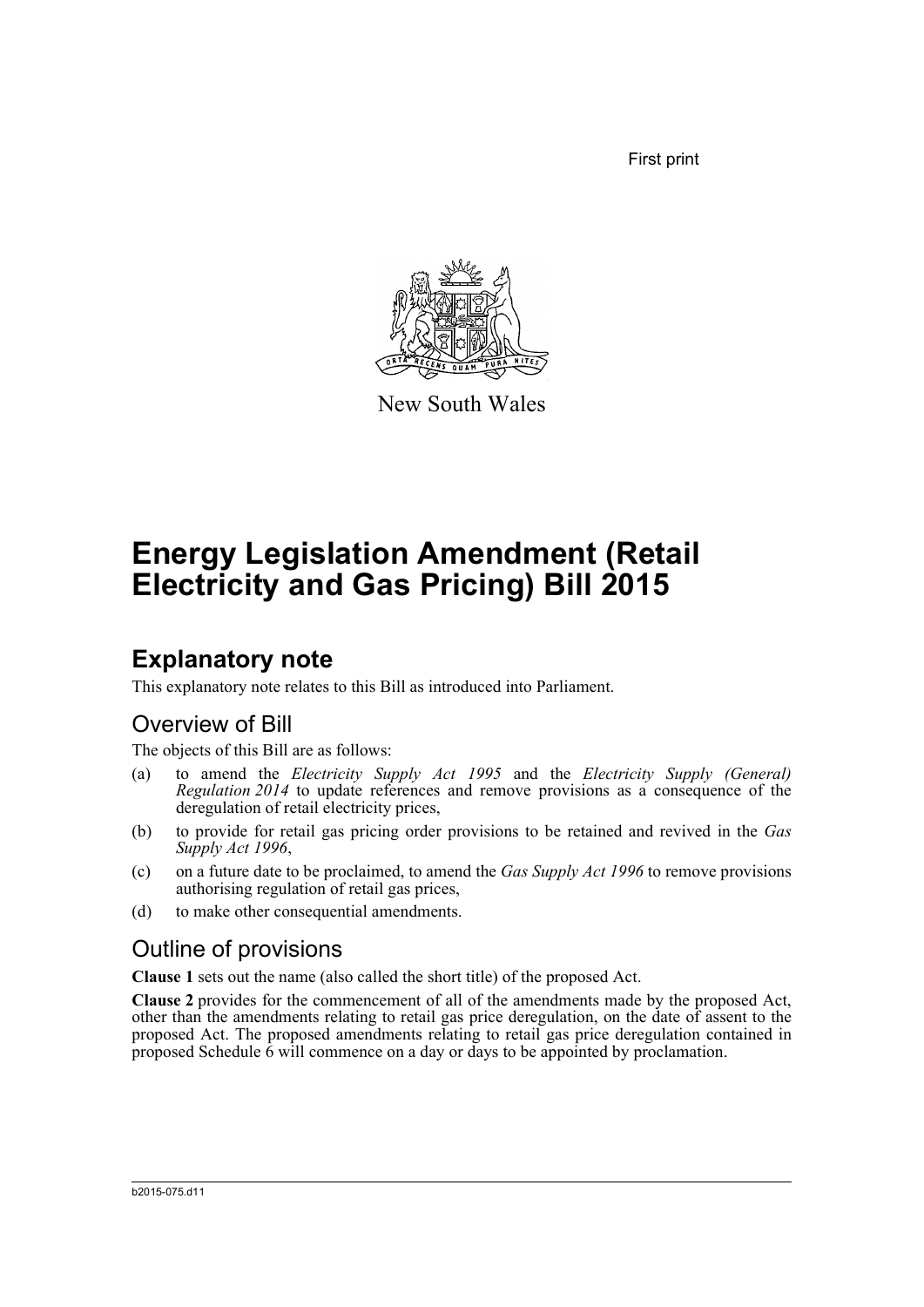### **Schedule 1 Amendment of National Energy Retail Law (Adoption) Act 2012 No 37**

**Schedule 1** updates a reference to voluntary pricing agreements for retail gas prices for regulated customers.

#### **Schedule 2 Amendment of National Energy Retail Law (Adoption) Regulation 2013**

**Schedule 2 [1]** updates a reference to former regulated offer customers.

**Schedule 2 [2] and [3]** update references to voluntary pricing agreements for retail gas prices for regulated offer customers.

**Schedule 2 [4]** makes it clear that transitional provisions relating to regulated offer customers only apply to former regulated offer customers for the supply of electricity.

### **Schedule 3 Amendment of Electricity Supply Act 1995 No 94**

**Schedule 3 [1]–[4], [21], [23] and [25]** change references to certain customers who participate in the solar bonus scheme so as to reflect the removal of the category of regulated offer customers from the National Law. **Schedule 3 [22]** makes a consequential amendment.

**Schedule 3 [5] and [6]** omit provisions which enable the Independent Pricing and Regulatory Tribunal (the *Tribunal*) to investigate and report on and determine regulated retail tariffs or regulated retail charges for electricity. The proposed amendments are consequential on the removal of regulated offer prices for electricity from the National Law in 2014. **Schedule 3 [7]–[10] and [26]** make consequential amendments.

**Schedule 3 [11]** removes from the Tribunal its functions relating to monitoring regulated offer prices for electricity and also makes a statute law revision amendment to insert a reference to network operators consistent with other amendments made by the *Electricity Network Assets (Authorised Transactions) Act 2015*. **Schedule 3 [13] and [14]** make consequential amendments.

**Schedule 3 [12]** omits a provision that requires the Minister to provide information to the Tribunal in relation to compliance with Tribunal determinations about regulated offer prices.

**Schedule 3 [15]** omits a requirement for the Tribunal to report on compliance with Tribunal determinations about regulated offer prices.

**Schedule 3 [16]–[20]** make amendments to provisions relating to the energy ombudsman scheme consequential on the removal of electricity customers as regulated offer customers from the National Law.

**Schedule 3 [24]** inserts savings and transitional provisions.

#### **Schedule 4 Amendment of Electricity Supply (General) Regulation 2014**

**Schedule 4 [1]** updates a reference to pricing agreements for retail gas prices for regulated offer customers.

**Schedule 4 [2] and [3]** remove references to regulated offer customers.

**Schedule 4 [4]** is consequential on the amendment made by **Schedule 3 [9]**.

### **Schedule 5 Amendment of Gas Supply Act 1996 No 38**

Schedule 5 [1] omits a provision which provided for gas pricing order provisions to cease to have effect on 30 June 2013.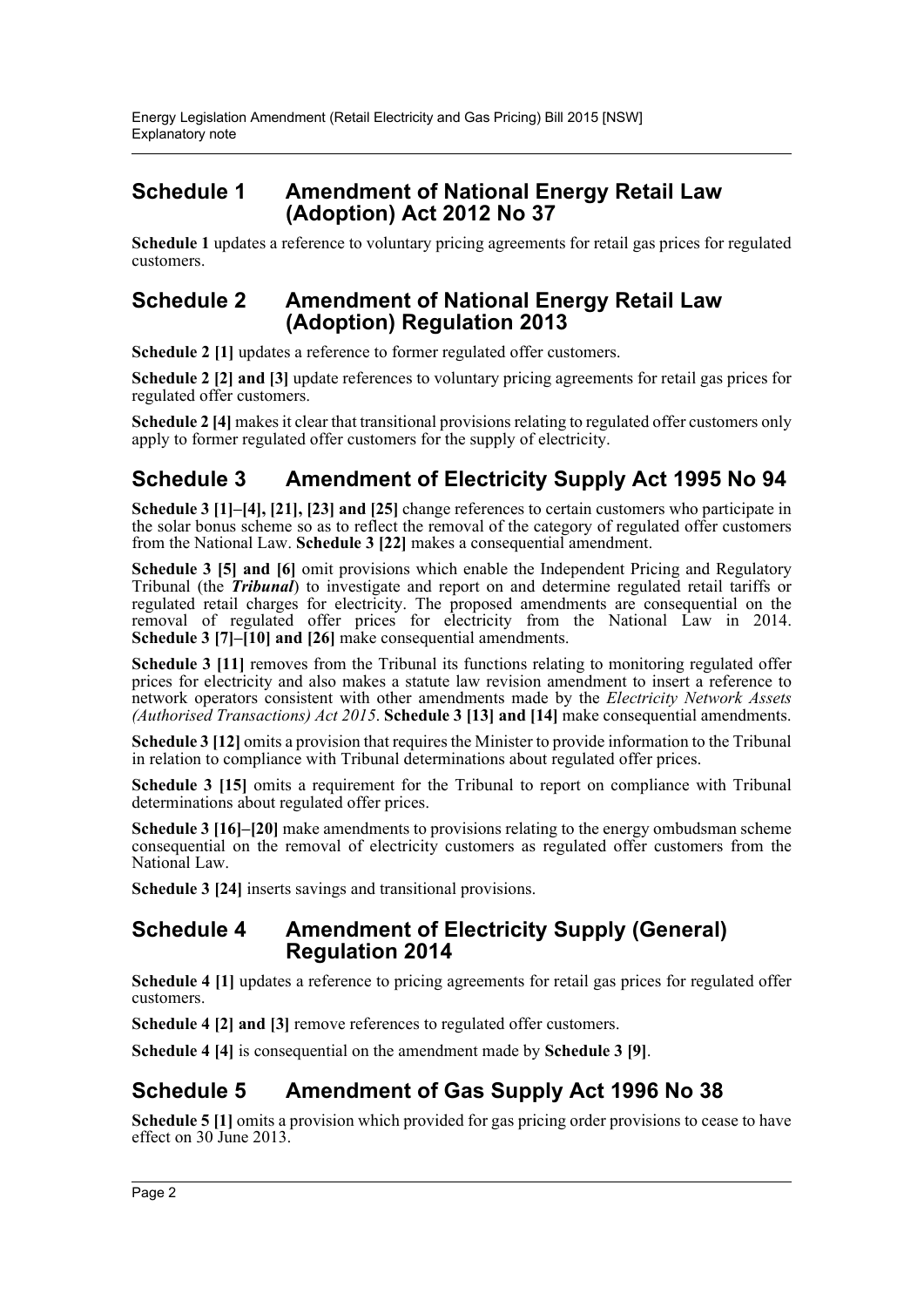**Schedule 5 [2]** changes a reference to arrangements relating to gas pricing so that the arrangements will be known as voluntary pricing agreements.

**Schedule 5 [3]** revives the gas pricing order provisions as if they had not ceased to have effect. No gas pricing orders have been made under the provisions.

#### **Schedule 6 Amendments relating to retail gas price deregulation**

#### **6.1 Gas Supply Act 1996 No 38**

**Schedule 6.1** [1] omits a reference to regulated offer customers in connection with conditions relating to the energy ombudsman scheme that are imposed on gas reticulators' authorisations.

**Schedule 6.1 [2]** omits provisions that enable the Tribunal to establish a pricing mechanism (gas pricing orders) to regulate retail gas prices for regulated offer customers.

**Schedule 6.1 [3]** omits provisions which enable the Tribunal to monitor and report on compliance by retailers with gas pricing orders or voluntary transitional pricing arrangements for gas. **Schedule 6.1 [4] and [6]** make consequential amendments.

**Schedule 6.1 [5]** inserts savings and transitional provisions.

#### **6.2 Electricity Supply Act 1995 No 94**

**Schedule 6.2 [1], [2], [4]–[7] and [10]** omit references to disputes or complaints concerning regulated offer customers to whom gas is supplied from provisions relating to matters that an energy ombudsman scheme may deal with. **Schedule 6.2 [3], [8] and [9]** make consequential amendments.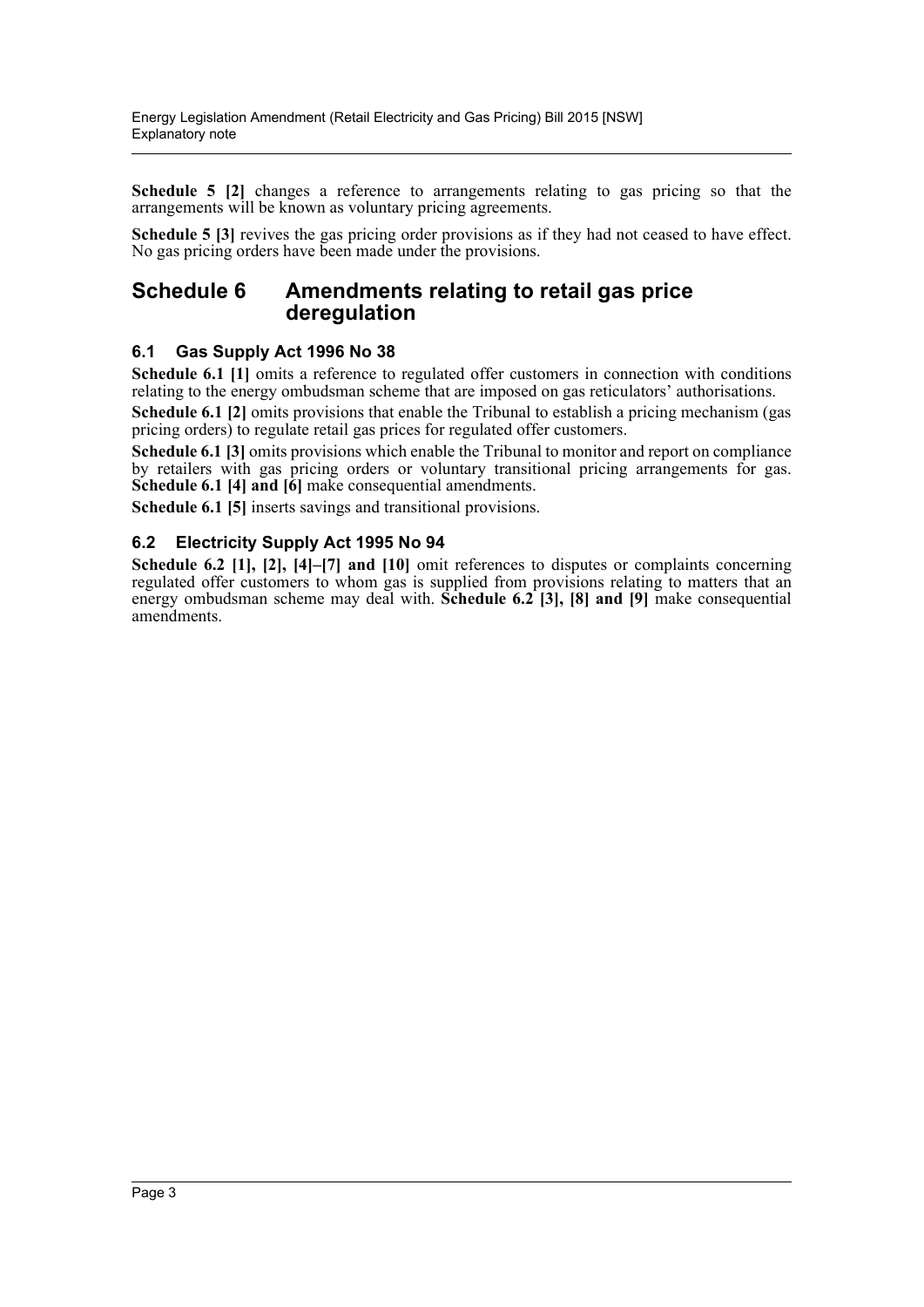First print

Page



New South Wales

# **Energy Legislation Amendment (Retail Electricity and Gas Pricing) Bill 2015**

## **Contents**

[1 Name of Act 2](#page-5-0) [2 Commencement 2](#page-5-1) 2 [Schedule 1 Amendment of National Energy Retail Law \(Adoption\) Act 2012 No 37 3](#page-6-0) [Schedule 2 Amendment of National Energy Retail Law \(Adoption\) Regulation 2013 4](#page-7-0) [Schedule 3 Amendment of Electricity Supply Act 1995 No 94 5](#page-8-0) [Schedule 4 Amendment of Electricity Supply \(General\) Regulation 2014 8](#page-11-0) [Schedule 5 Amendment of Gas Supply Act 1996 No 38 9](#page-12-0) Schedule 6 Amendments relating to retail gas price deregulation  $10$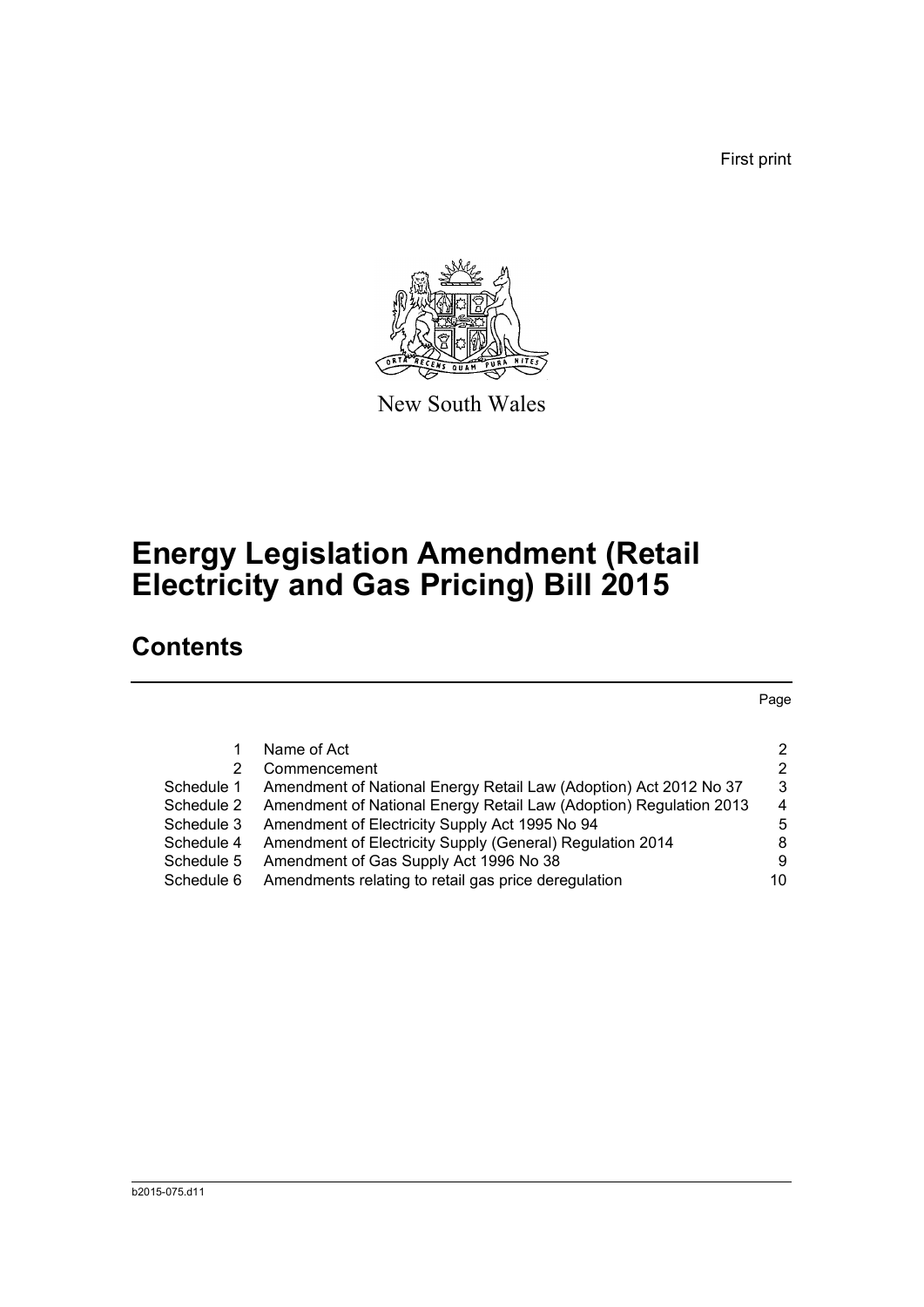

New South Wales

# **Energy Legislation Amendment (Retail Electricity and Gas Pricing) Bill 2015**

No , 2015

#### **A Bill for**

An Act to amend energy legislation with respect to retail energy pricing; and for other purposes.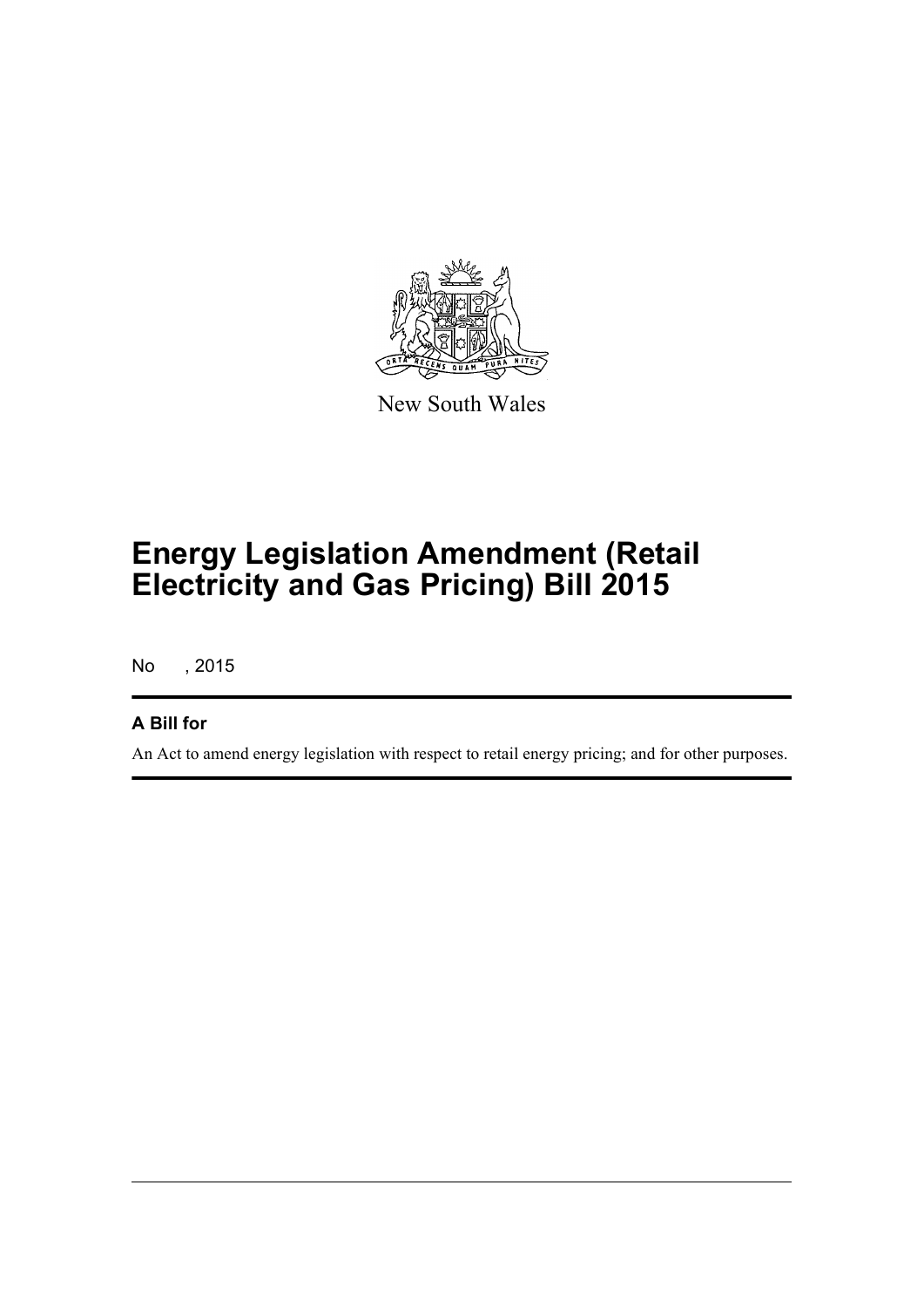Energy Legislation Amendment (Retail Electricity and Gas Pricing) Bill 2015 [NSW]

<span id="page-5-1"></span><span id="page-5-0"></span>

|                     | The Legislature of New South Wales enacts:                                                            |                     |
|---------------------|-------------------------------------------------------------------------------------------------------|---------------------|
|                     | Name of Act                                                                                           | 2                   |
|                     | This Act is the <i>Energy Legislation Amendment (Retail Electricity and Gas Pricing)</i><br>Act 2015. | 3<br>$\overline{4}$ |
| <b>Commencement</b> |                                                                                                       | 5                   |
| (1)                 | This Act commences on the date of assent to this Act, except as provided by<br>subsection $(2)$ .     | 6                   |
| (2)                 | Schedule 6 commences on a day or days to be appointed by proclamation.                                | 8                   |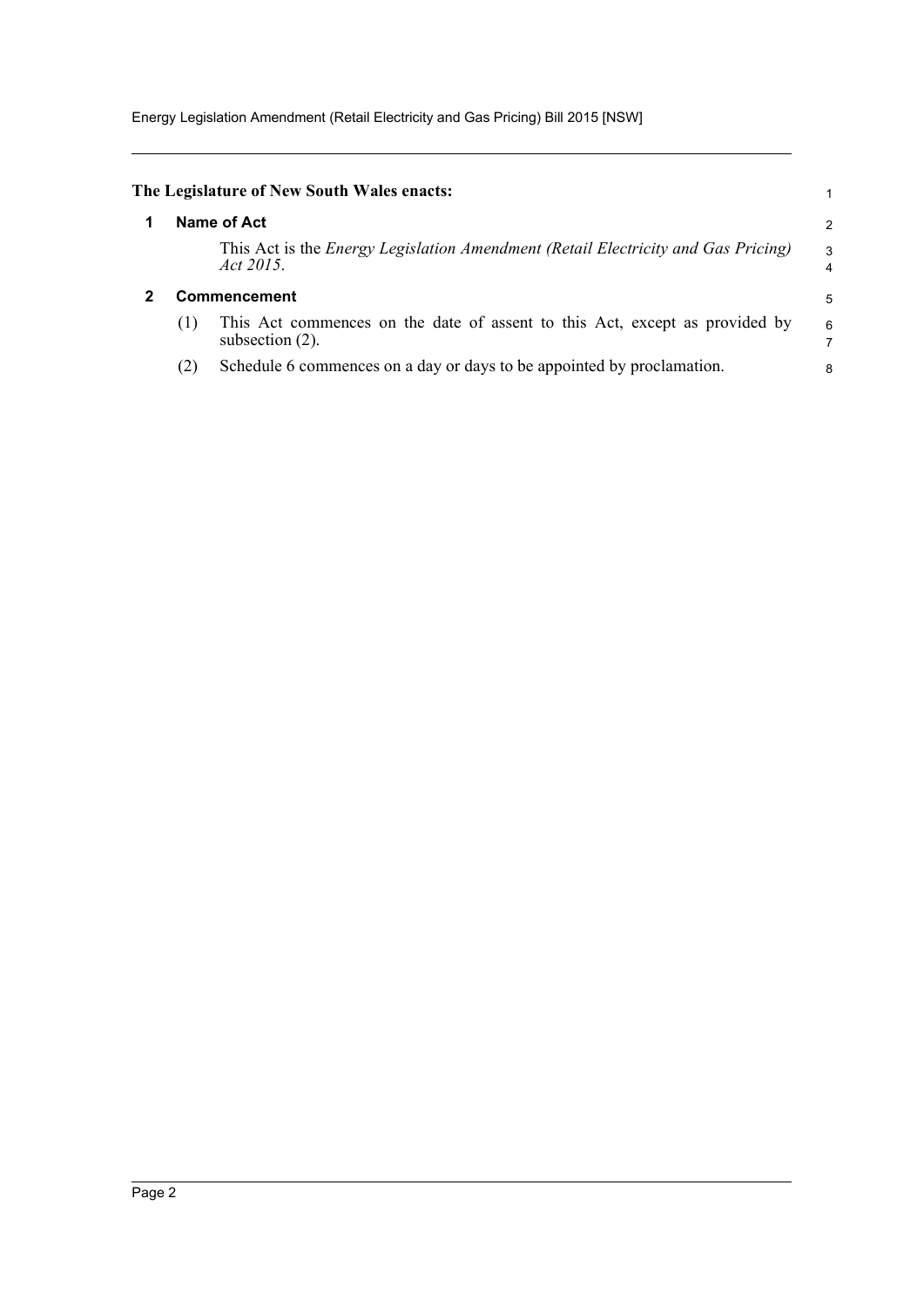#### <span id="page-6-0"></span>**Schedule 1 Amendment of National Energy Retail Law (Adoption) Act 2012 No 37 Schedule 1 New South Wales changes and additions to National Energy Retail Law** Omit "voluntary transitional pricing arrangement" from section 37C (2), as inserted by item [17]. 1 2 3 4 5

6

Insert instead "voluntary pricing agreement".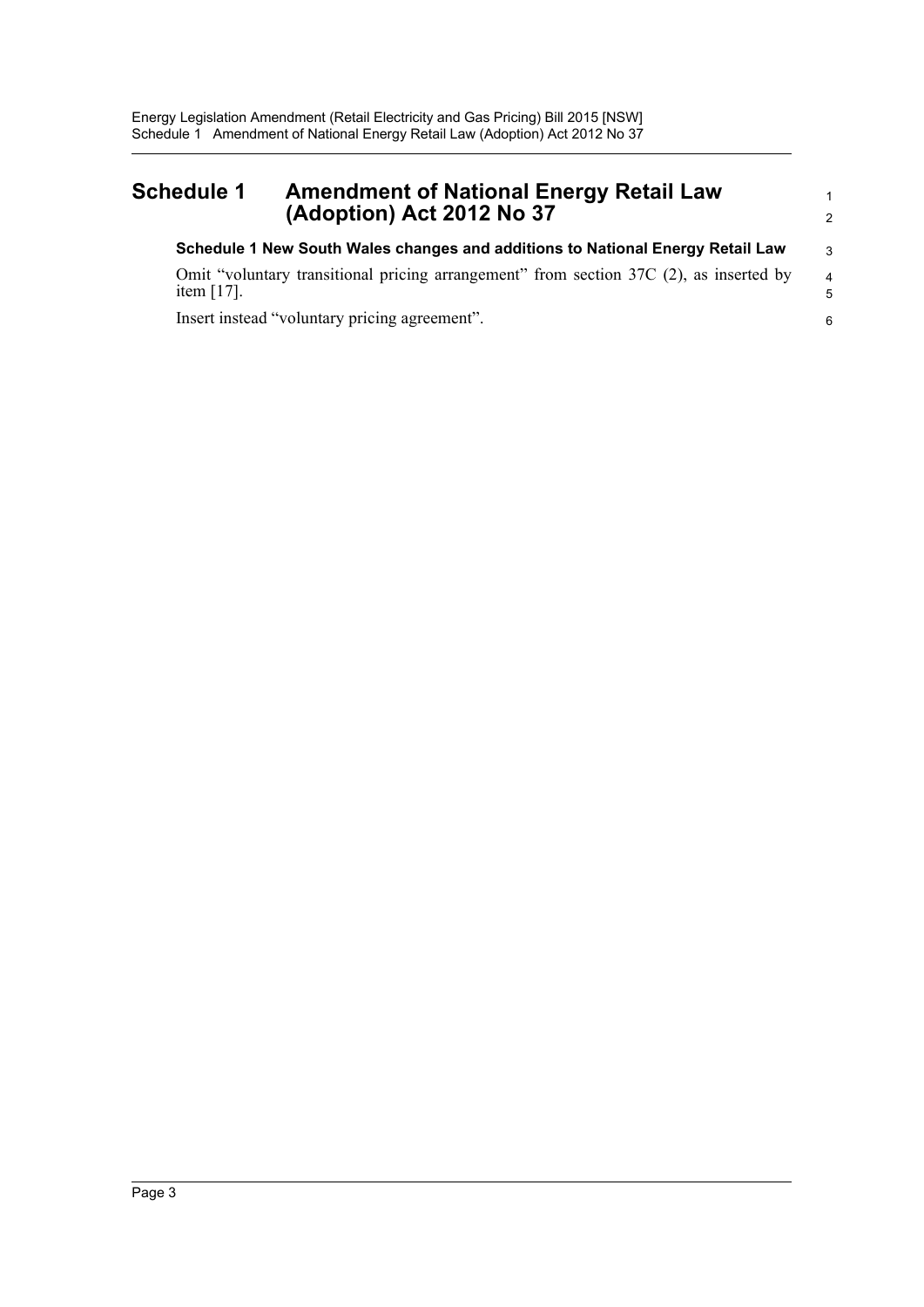<span id="page-7-0"></span>

| <b>Schedule 2</b> |                       | <b>Amendment of National Energy Retail Law</b><br>(Adoption) Regulation 2013                                                                                             | 2                        |
|-------------------|-----------------------|--------------------------------------------------------------------------------------------------------------------------------------------------------------------------|--------------------------|
| [1]               |                       | Clause 27 Credits under solar bonus scheme<br>Insert "former" before "regulated".                                                                                        | 3<br>$\overline{4}$      |
| $[2]$             |                       | Clause 44 Voluntary pricing agreements for gas<br>Omit "voluntary transitional pricing arrangement" from clause 44 (1).<br>Insert instead "voluntary pricing agreement". | 5<br>6<br>$\overline{7}$ |
| $[3]$             | Clause 44 (2) and (3) | Omit "arrangement" wherever occurring. Insert instead "agreement".                                                                                                       | 8<br>9                   |
| [4]               |                       | <b>Clause 52 References to regulated offer customers</b><br>Insert "in relation to the supply of electricity" after "other instrument" wherever occurring.               | 10<br>11                 |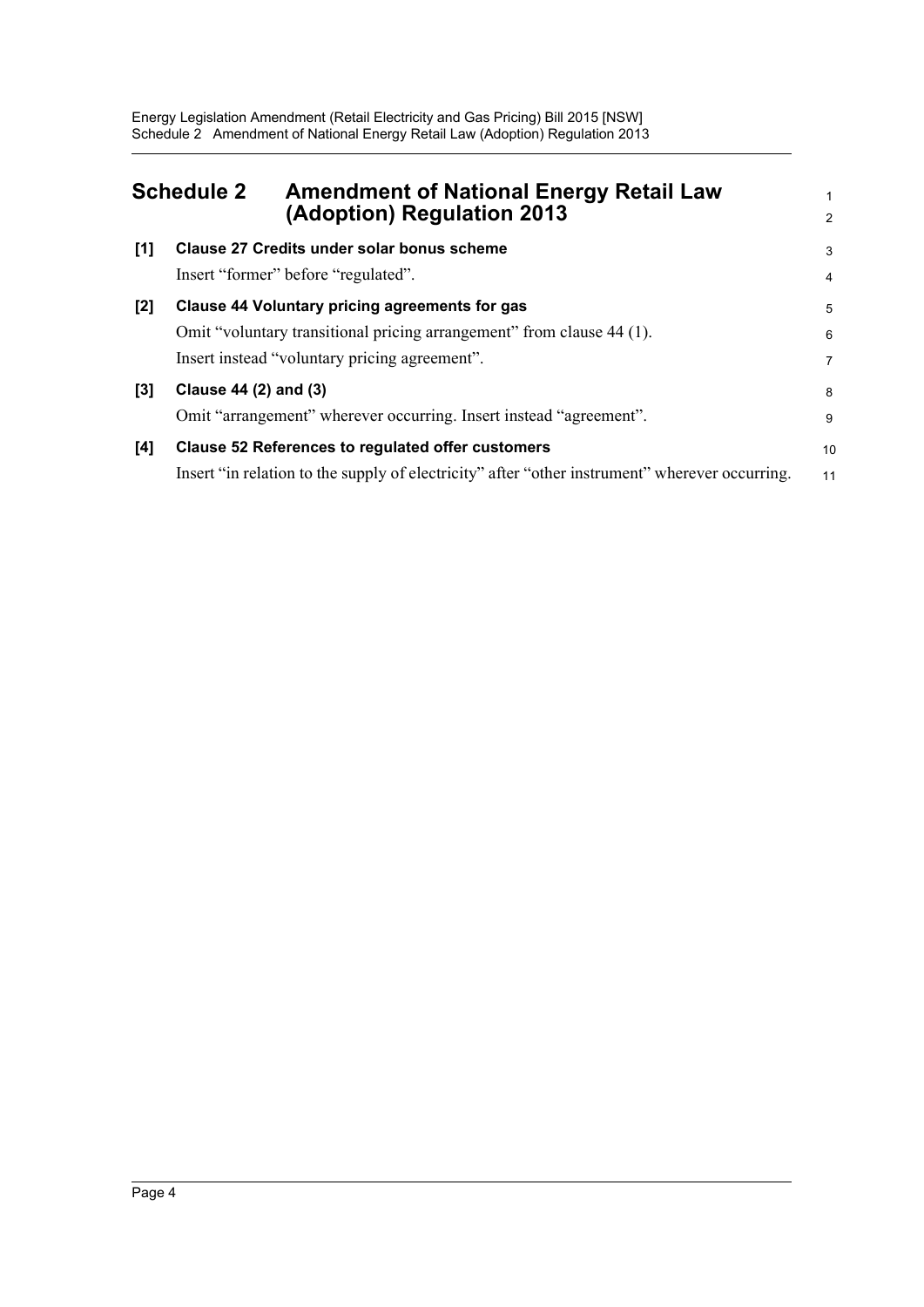<span id="page-8-0"></span>

|        | <b>Schedule 3</b>      | <b>Amendment of Electricity Supply Act 1995 No 94</b>                                                                                                                                                                         | $\mathbf{1}$                  |
|--------|------------------------|-------------------------------------------------------------------------------------------------------------------------------------------------------------------------------------------------------------------------------|-------------------------------|
| [1]    |                        | Section 15A Distribution network service providers to allow small renewable energy<br>generators to feed-in to network                                                                                                        | $\overline{2}$<br>$\mathsf 3$ |
|        |                        | Omit "regulated offer customer" wherever occurring in section 15A (3).                                                                                                                                                        | 4                             |
|        |                        | Insert instead "former regulated offer customer or small customer".                                                                                                                                                           | 5                             |
| $[2]$  |                        | Section 15A (5), (6) (a) and (8G)                                                                                                                                                                                             | 6                             |
|        |                        | Omit "regulated offer customer" wherever occurring.                                                                                                                                                                           | 7                             |
|        |                        | Insert instead "former regulated offer customer".                                                                                                                                                                             | 8                             |
| $[3]$  | <b>Section 15A (7)</b> |                                                                                                                                                                                                                               | 9                             |
|        |                        | Omit "regulated offer customers" wherever occurring.                                                                                                                                                                          | 10                            |
|        |                        | Insert instead "former regulated offer customers or small customers".                                                                                                                                                         | 11                            |
| [4]    | Section 15A (8H)       |                                                                                                                                                                                                                               | 12                            |
|        |                        | Insert after section 15A (8G):                                                                                                                                                                                                | 13                            |
|        | (8H)                   | In this section:                                                                                                                                                                                                              | 14                            |
|        |                        | former regulated offer customer means a person who was, immediately<br>before 1 July 2014, a regulated offer customer within the meaning of this Act.                                                                         | 15<br>16                      |
| [5]    |                        | <b>Section 43EA Referrals for determinations</b>                                                                                                                                                                              | 17                            |
|        | Omit the section.      |                                                                                                                                                                                                                               | 18                            |
| [6]    | charges                | Section 43EB Tribunal to determine regulated retail tariffs and regulated retail                                                                                                                                              | 19<br>20                      |
|        | Omit the section.      |                                                                                                                                                                                                                               | 21                            |
| $[7]$  |                        | Section 43EE Powers of Tribunal and conduct of special reviews                                                                                                                                                                | 22                            |
|        |                        | Omit "regulated offer" from section 43EE (3).                                                                                                                                                                                 | 23                            |
| [8]    |                        | Section 43EF Provision of information, documents and evidence                                                                                                                                                                 | 24                            |
|        |                        | Omit "regulated offer" from section 43EF (1).                                                                                                                                                                                 | 25                            |
| [9]    |                        | Section 43EJ Provisions to cease to have effect                                                                                                                                                                               | 26                            |
|        | Omit section 43EJ (1). |                                                                                                                                                                                                                               | 27                            |
| [10]   | Section 43EJ (2)       |                                                                                                                                                                                                                               | 28                            |
|        |                        | Omit "(other than sections 43EA-43EC)".                                                                                                                                                                                       | 29                            |
| $[11]$ |                        | Section 87 Licence auditing functions of Tribunal                                                                                                                                                                             | 30                            |
|        |                        | Omit section 87 (1). Insert instead:                                                                                                                                                                                          | 31                            |
|        | (1)                    | The functions of the Tribunal under this Division are to monitor, and report to<br>the Minister on, the extent to which network operators comply, or fail to<br>comply, with the conditions imposed on licences held by them. | 32<br>33<br>34                |
| [12]   | Section 87 (2A)        |                                                                                                                                                                                                                               | 35                            |
|        | Omit the subsection.   |                                                                                                                                                                                                                               | 36                            |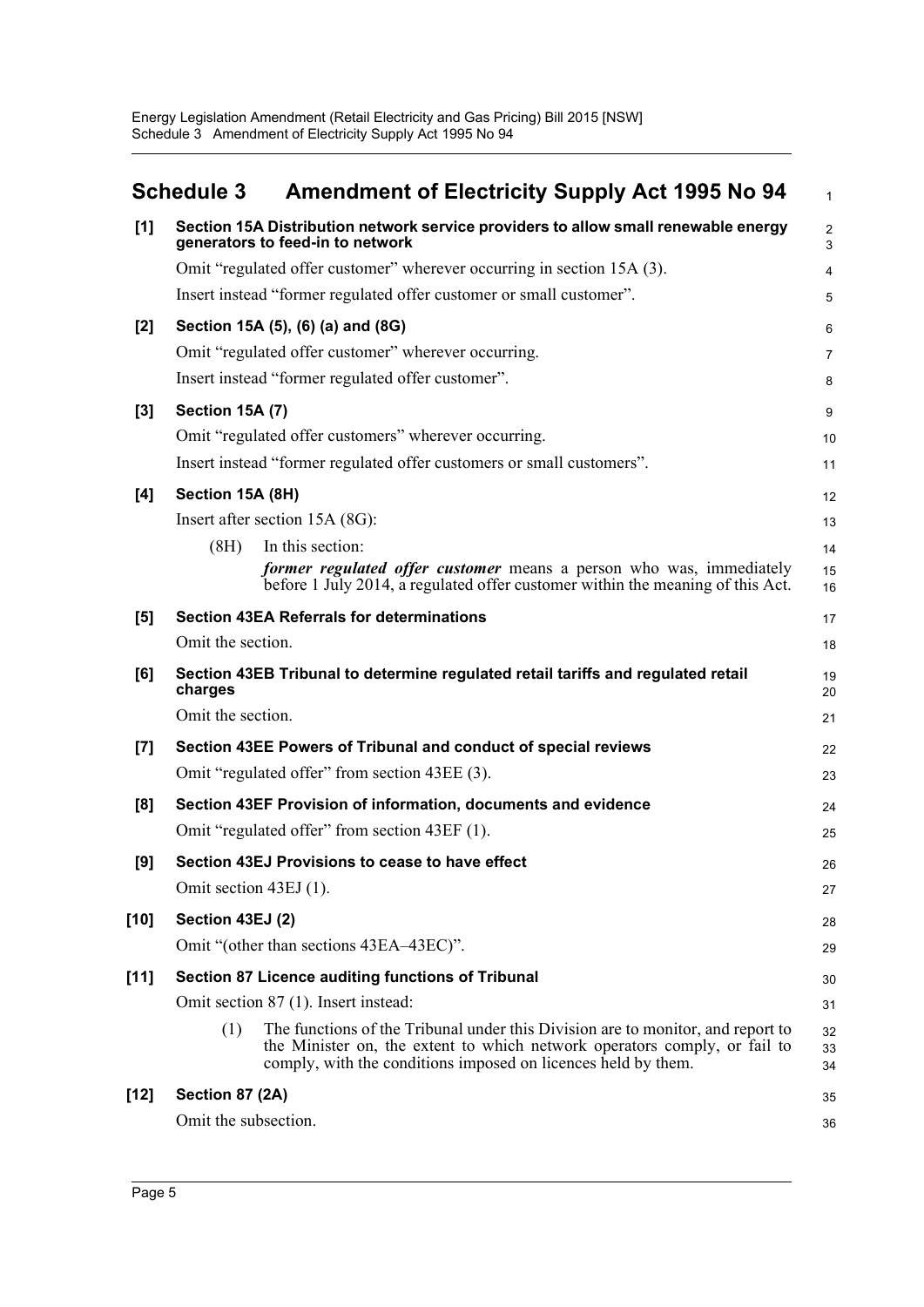Energy Legislation Amendment (Retail Electricity and Gas Pricing) Bill 2015 [NSW] Schedule 3 Amendment of Electricity Supply Act 1995 No 94

| $[13]$ | <b>Section 87A Cost of audit</b>                                               |                                                                                                                                                                                                                                                                                                                                                        | $\mathbf{1}$                         |  |  |
|--------|--------------------------------------------------------------------------------|--------------------------------------------------------------------------------------------------------------------------------------------------------------------------------------------------------------------------------------------------------------------------------------------------------------------------------------------------------|--------------------------------------|--|--|
|        |                                                                                | Omit "or retailer" wherever occurring in section 87A (1).                                                                                                                                                                                                                                                                                              | 2                                    |  |  |
| $[14]$ |                                                                                | Section 87B Provision and maintenance of information, documents and evidence                                                                                                                                                                                                                                                                           | 3                                    |  |  |
|        |                                                                                | Omit "or retailer" wherever occurring in section 87B (2).                                                                                                                                                                                                                                                                                              | 4                                    |  |  |
| $[15]$ |                                                                                | <b>Section 88 Annual reports</b>                                                                                                                                                                                                                                                                                                                       | 5                                    |  |  |
|        |                                                                                | Omit section 88 (1). Insert instead:                                                                                                                                                                                                                                                                                                                   | 6                                    |  |  |
|        | (1)                                                                            | As soon as practicable after 30 June (but on or before 31 October) in each year,<br>the Tribunal must prepare and forward to the Minister a report on the extent to<br>which network operators have complied, or failed to comply, with the<br>conditions imposed on the licences held by them during the 12 months ending<br>on 30 June in that year. | $\overline{7}$<br>8<br>9<br>10<br>11 |  |  |
| $[16]$ |                                                                                | Section 96A Review of certain decisions under energy ombudsman scheme                                                                                                                                                                                                                                                                                  | 12                                   |  |  |
|        |                                                                                | Omit section 96A (7). Insert instead:                                                                                                                                                                                                                                                                                                                  | 13                                   |  |  |
|        | (7)                                                                            | In this section:                                                                                                                                                                                                                                                                                                                                       | 14                                   |  |  |
|        |                                                                                | <i>regulated offer customer</i> has the same meaning as in the <i>Gas Supply Act 1996</i> .                                                                                                                                                                                                                                                            | 15                                   |  |  |
|        |                                                                                | small customer includes a small customer within the meaning of the Gas<br>Supply Act 1996.                                                                                                                                                                                                                                                             | 16<br>17                             |  |  |
| $[17]$ |                                                                                | <b>Section 96B Energy ombudsman scheme</b>                                                                                                                                                                                                                                                                                                             | 18                                   |  |  |
|        |                                                                                | Omit "or regulated offer customers" from section 96B (1A) (c).                                                                                                                                                                                                                                                                                         | 19                                   |  |  |
| $[18]$ | Section 96B (1A) (e)                                                           |                                                                                                                                                                                                                                                                                                                                                        |                                      |  |  |
|        | Omit the paragraph. Insert instead:<br>21                                      |                                                                                                                                                                                                                                                                                                                                                        |                                      |  |  |
|        |                                                                                | without limiting paragraph (d), disputes and complaints between<br>(e)<br>regulated offer customers and retailers or reticulators relating to<br>regulated offer prices or pricing agreements under the Gas Supply Act<br>1996 or the National Energy Retail Law (NSW),                                                                                | 22<br>23<br>24<br>25                 |  |  |
| $[19]$ | Section 96B (8)                                                                |                                                                                                                                                                                                                                                                                                                                                        | 26                                   |  |  |
|        |                                                                                | Omit the subsection. Insert instead:                                                                                                                                                                                                                                                                                                                   | 27                                   |  |  |
|        | (8)                                                                            | In subsections $(2)$ and $(5)$ :                                                                                                                                                                                                                                                                                                                       | 28                                   |  |  |
|        |                                                                                | regulated offer customer has the same meaning as in the Gas Supply Act 1996.                                                                                                                                                                                                                                                                           | 29                                   |  |  |
|        |                                                                                | <i>retailer</i> includes a regulated offer retailer or a reticulator within the meaning<br>of the Gas Supply Act 1996.                                                                                                                                                                                                                                 | 30<br>31                             |  |  |
|        |                                                                                | small customer includes a small customer within the meaning of the Gas<br>Supply Act 1996.                                                                                                                                                                                                                                                             | 32<br>33                             |  |  |
| $[20]$ |                                                                                | Section 96C Licence conditions relating to approved energy ombudsman scheme                                                                                                                                                                                                                                                                            | 34                                   |  |  |
|        |                                                                                | Omit "or regulated offer customer" from section 96C (b).                                                                                                                                                                                                                                                                                               | 35                                   |  |  |
| $[21]$ | Section 179A Compensation not payable                                          |                                                                                                                                                                                                                                                                                                                                                        |                                      |  |  |
|        |                                                                                | Insert "former" before "regulated offer" in section 179A (1A) (d).                                                                                                                                                                                                                                                                                     | 37                                   |  |  |
| $[22]$ | Section 179A (1A) (d)                                                          |                                                                                                                                                                                                                                                                                                                                                        | 38                                   |  |  |
|        | Insert "within the meaning of section 15A" after "complying generators".<br>39 |                                                                                                                                                                                                                                                                                                                                                        |                                      |  |  |
|        |                                                                                |                                                                                                                                                                                                                                                                                                                                                        |                                      |  |  |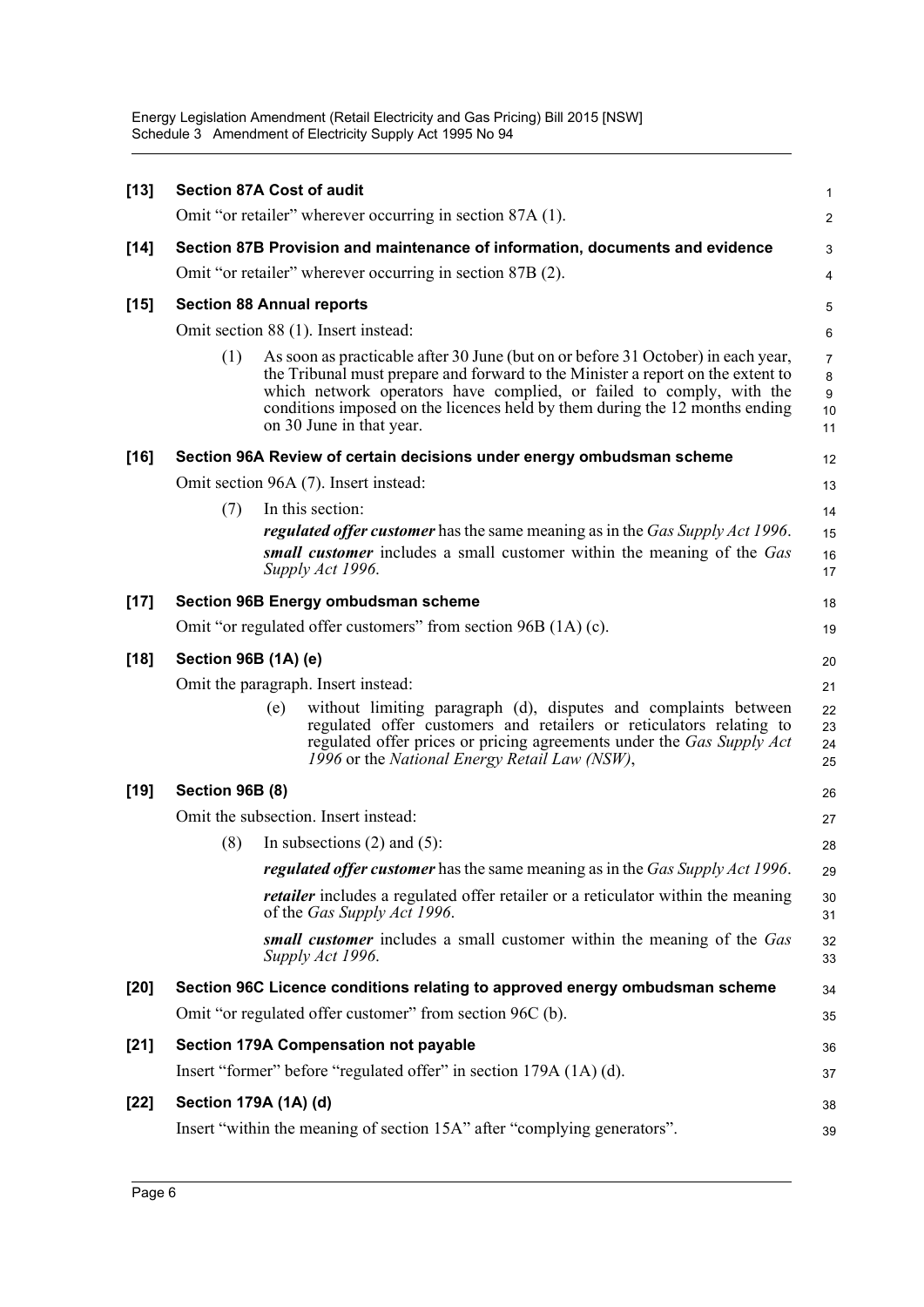| $[23]$ |                                                             | Section 195 Review of solar bonus scheme by Minister                                                                                                                                                                                                                                                                                                                   | $\mathbf{1}$               |  |
|--------|-------------------------------------------------------------|------------------------------------------------------------------------------------------------------------------------------------------------------------------------------------------------------------------------------------------------------------------------------------------------------------------------------------------------------------------------|----------------------------|--|
|        |                                                             | Insert "former" before "regulated offer" in section 195 (1).                                                                                                                                                                                                                                                                                                           | $\overline{2}$             |  |
| $[24]$ |                                                             | Schedule 6 Savings, transitional and other provisions                                                                                                                                                                                                                                                                                                                  | 3                          |  |
|        |                                                             | Insert at the end of the Schedule with appropriate Part and clause numbering:                                                                                                                                                                                                                                                                                          | 4                          |  |
|        | <b>Part</b>                                                 | Provisions consequent on enactment of Energy<br><b>Legislation Amendment (Retail Electricity and Gas</b><br>Pricing) Act 2015                                                                                                                                                                                                                                          | 5<br>6<br>$\overline{7}$   |  |
|        |                                                             | <b>Definition</b>                                                                                                                                                                                                                                                                                                                                                      | 8                          |  |
|        |                                                             | In this Part:                                                                                                                                                                                                                                                                                                                                                          | 9                          |  |
|        |                                                             | <b>amending Act</b> means the <i>Energy Legislation Amendment (Retail Electricity</i><br>and Gas Pricing) Act 2015.                                                                                                                                                                                                                                                    | 10<br>11                   |  |
|        |                                                             | <b>Licence auditing</b>                                                                                                                                                                                                                                                                                                                                                | 12                         |  |
|        |                                                             | The Tribunal is to continue to carry out its functions under sections $87(1)(b)$<br>and 88 (1) (b), as in force before the repeal of those paragraphs by the<br>amending Act, in respect of any period before those repeals and this Act<br>applies to those functions as if the amending Act had not commenced.                                                       | 13<br>14<br>15<br>16       |  |
|        |                                                             | <b>Review of decisions</b>                                                                                                                                                                                                                                                                                                                                             | 17                         |  |
|        | (1)                                                         | A person who was a regulated offer customer for the supply of electricity<br>immediately before 1 July 2014 may make an application under section 96A<br>in respect of any decision made before that day for which an application could<br>have been made under an energy ombudsman scheme before that day.<br>Section 96A continues to apply to any such application. | 18<br>19<br>20<br>21<br>22 |  |
|        | (2)                                                         | The provisions of an energy ombudsman scheme approved under section 96B<br>and applicable to regulated offer customers for the supply of electricity<br>immediately before 1 July 2014 continue to apply to a dispute or complaint<br>between the regulated offer customer and a retailer about a matter that<br>occurred before that day.                             | 23<br>24<br>25<br>26<br>27 |  |
| $[25]$ | <b>Dictionary</b>                                           |                                                                                                                                                                                                                                                                                                                                                                        | 28                         |  |
|        |                                                             | Omit "regulated offer" from paragraph (a1) of the definition of <i>distribution system</i> .                                                                                                                                                                                                                                                                           | 29                         |  |
|        | Insert instead "former regulated offer customers or small". |                                                                                                                                                                                                                                                                                                                                                                        |                            |  |
| $[26]$ |                                                             | Dictionary, definitions of "regulated retail charge" and "regulated retail tariff"                                                                                                                                                                                                                                                                                     | 31                         |  |
|        | Omit the definitions.                                       |                                                                                                                                                                                                                                                                                                                                                                        | 32                         |  |
|        |                                                             |                                                                                                                                                                                                                                                                                                                                                                        |                            |  |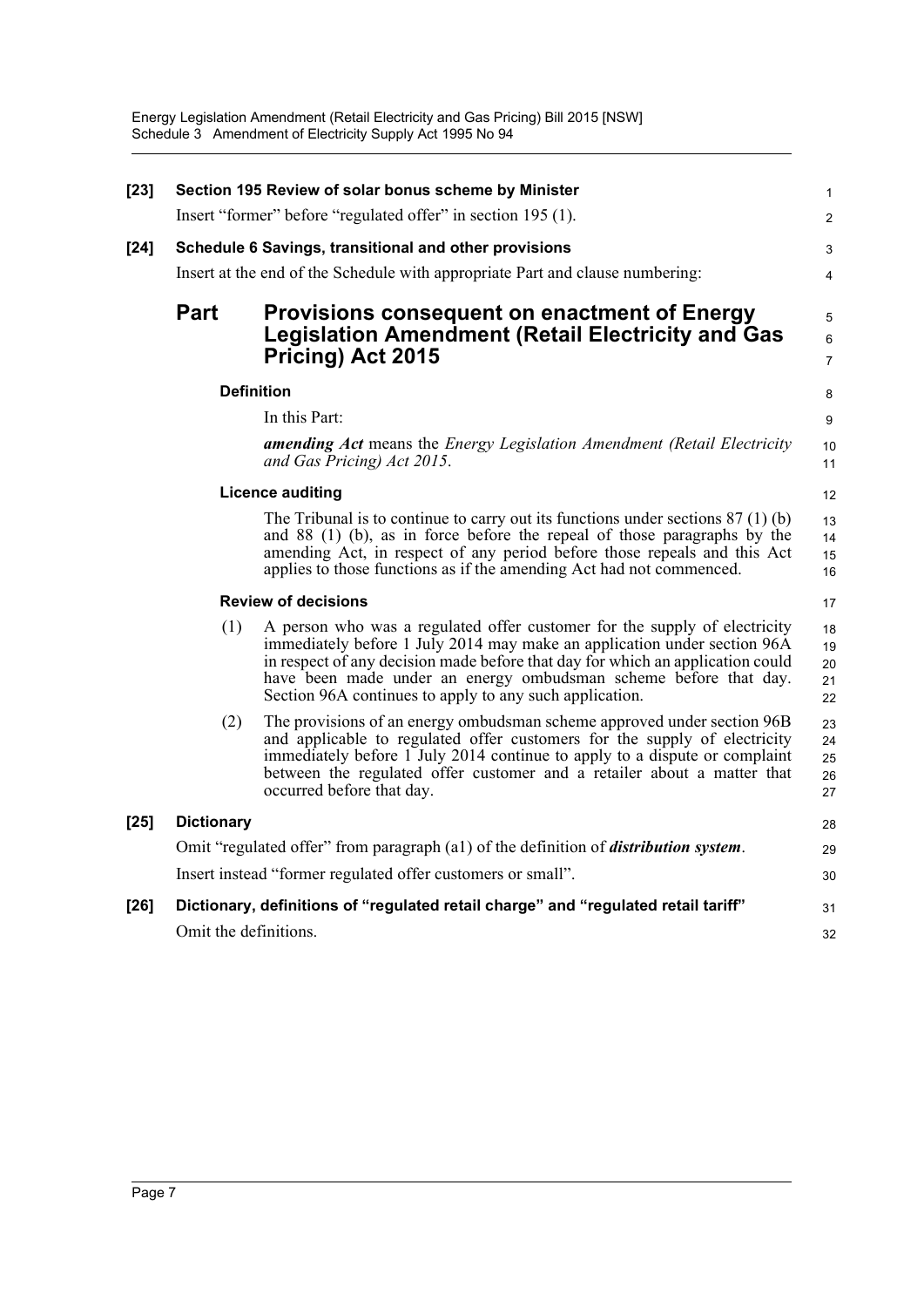<span id="page-11-0"></span>

| <b>Schedule 4</b> |                  | <b>Amendment of Electricity Supply (General)</b><br><b>Regulation 2014</b>    | 1<br>2  |
|-------------------|------------------|-------------------------------------------------------------------------------|---------|
| [1]               |                  | Clause 11 Persons who may apply to energy ombudsman                           | 3       |
|                   |                  | Omit "regulated pricing arrangement under the Act," from clause 11 $(1)$ (d). | 4       |
|                   |                  | Insert instead "regulated pricing agreement under".                           | 5       |
| $[2]$             |                  | Clause 61 Reporting and provision of information                              | 6       |
|                   |                  | Omit "regulated offer customer or other" from clause 61 (8) (d).              | 7       |
| $[3]$             |                  | Clause 65 Saving of rights of solar bonus scheme applicants who applied for   | 8       |
|                   | before 30/6/2012 | connection to distribution network before 29/4/2011 and were connected on or  | 9<br>10 |
|                   |                  | Omit "regulated offer customer or other" from clause 65 (2).                  | 11      |
| [4]               |                  | Clause 71 Date on which Division 5 of Part 4 of the Act ceases to have effect | 12      |
|                   |                  | Omit "section 43EJ (1) and (2)". Insert instead "section 43EJ (2)".           | 13      |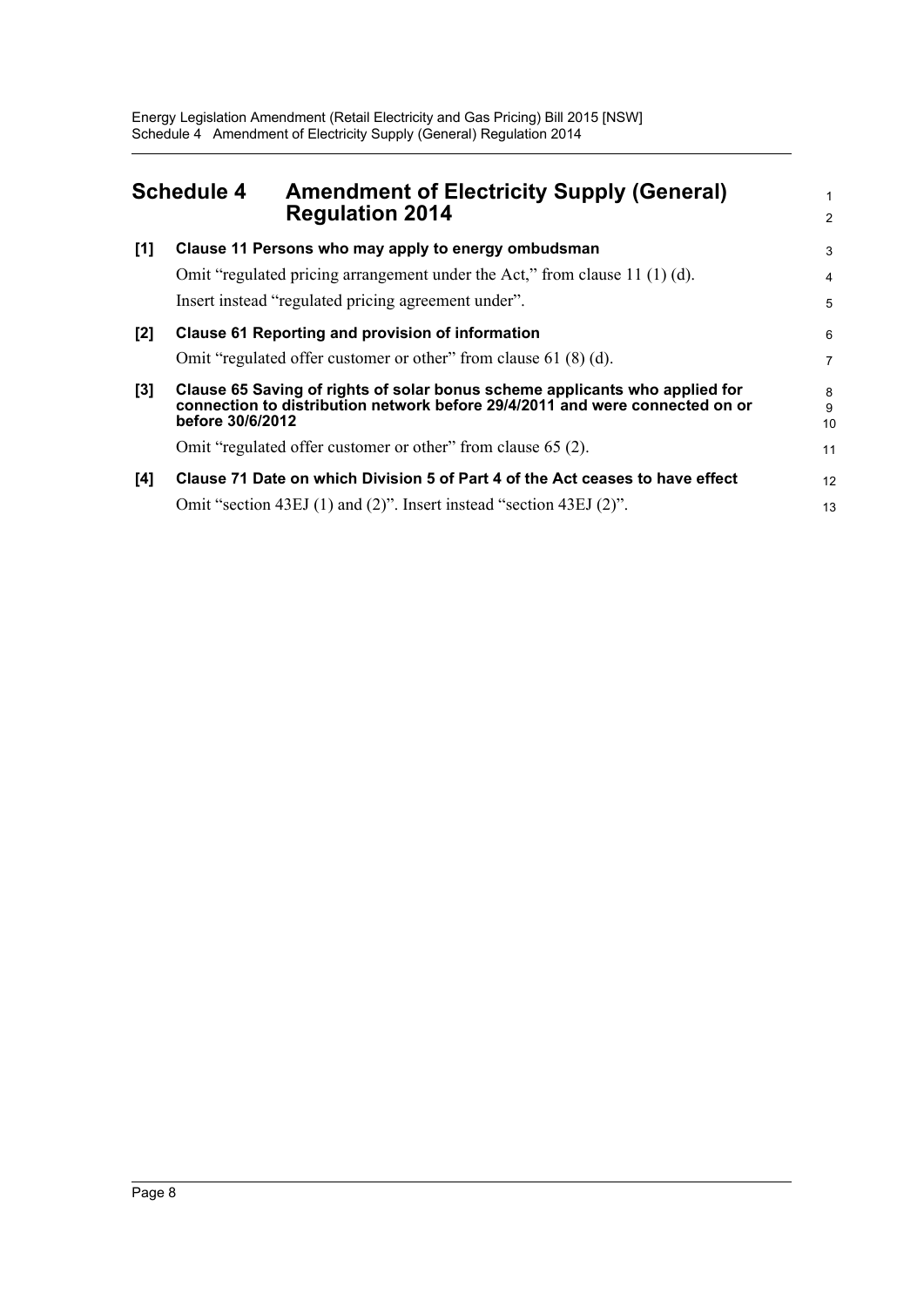<span id="page-12-0"></span>

|     | <b>Schedule 5</b>                                                                                                   | Amendment of Gas Supply Act 1996 No 38                                                                                                                                                                                                                                                                      | 1                    |  |  |
|-----|---------------------------------------------------------------------------------------------------------------------|-------------------------------------------------------------------------------------------------------------------------------------------------------------------------------------------------------------------------------------------------------------------------------------------------------------|----------------------|--|--|
| [1] |                                                                                                                     | Section 28A Division to cease to have effect                                                                                                                                                                                                                                                                | 2                    |  |  |
|     | Omit the section.                                                                                                   |                                                                                                                                                                                                                                                                                                             | 3                    |  |  |
| [2] |                                                                                                                     | <b>Section 75A Regulatory functions of Tribunal</b>                                                                                                                                                                                                                                                         | 4                    |  |  |
|     | Omit "voluntary transitional pricing arrangement" wherever occurring in section 75A (3A),<br>$(3B)$ and $(3C)$ (b). |                                                                                                                                                                                                                                                                                                             |                      |  |  |
|     | Insert instead "voluntary pricing agreement".                                                                       |                                                                                                                                                                                                                                                                                                             |                      |  |  |
| [3] | Schedule 2 Savings, transitional and other provisions                                                               |                                                                                                                                                                                                                                                                                                             |                      |  |  |
|     | Insert at the end of the Schedule with appropriate Part and clause numbering:                                       |                                                                                                                                                                                                                                                                                                             |                      |  |  |
|     | <b>Part</b>                                                                                                         | <b>Provision consequent on enactment of Energy</b>                                                                                                                                                                                                                                                          | 10                   |  |  |
|     |                                                                                                                     | <b>Legislation Amendment (Retail Electricity and Gas</b>                                                                                                                                                                                                                                                    | 11                   |  |  |
|     |                                                                                                                     | Pricing) Act 2015                                                                                                                                                                                                                                                                                           | 12                   |  |  |
|     |                                                                                                                     | Revival of gas pricing orders provisions                                                                                                                                                                                                                                                                    | 13                   |  |  |
|     |                                                                                                                     | Division 3 of Part 2 of this Act (other than section 28A), as in force<br>immediately before 30 June 2013, has effect on and from the date of assent to<br>the Energy Legislation Amendment (Retail Electricity and Gas Pricing) Act<br>$2015$ as if section 28A (1) as then in force had not been enacted. | 14<br>15<br>16<br>17 |  |  |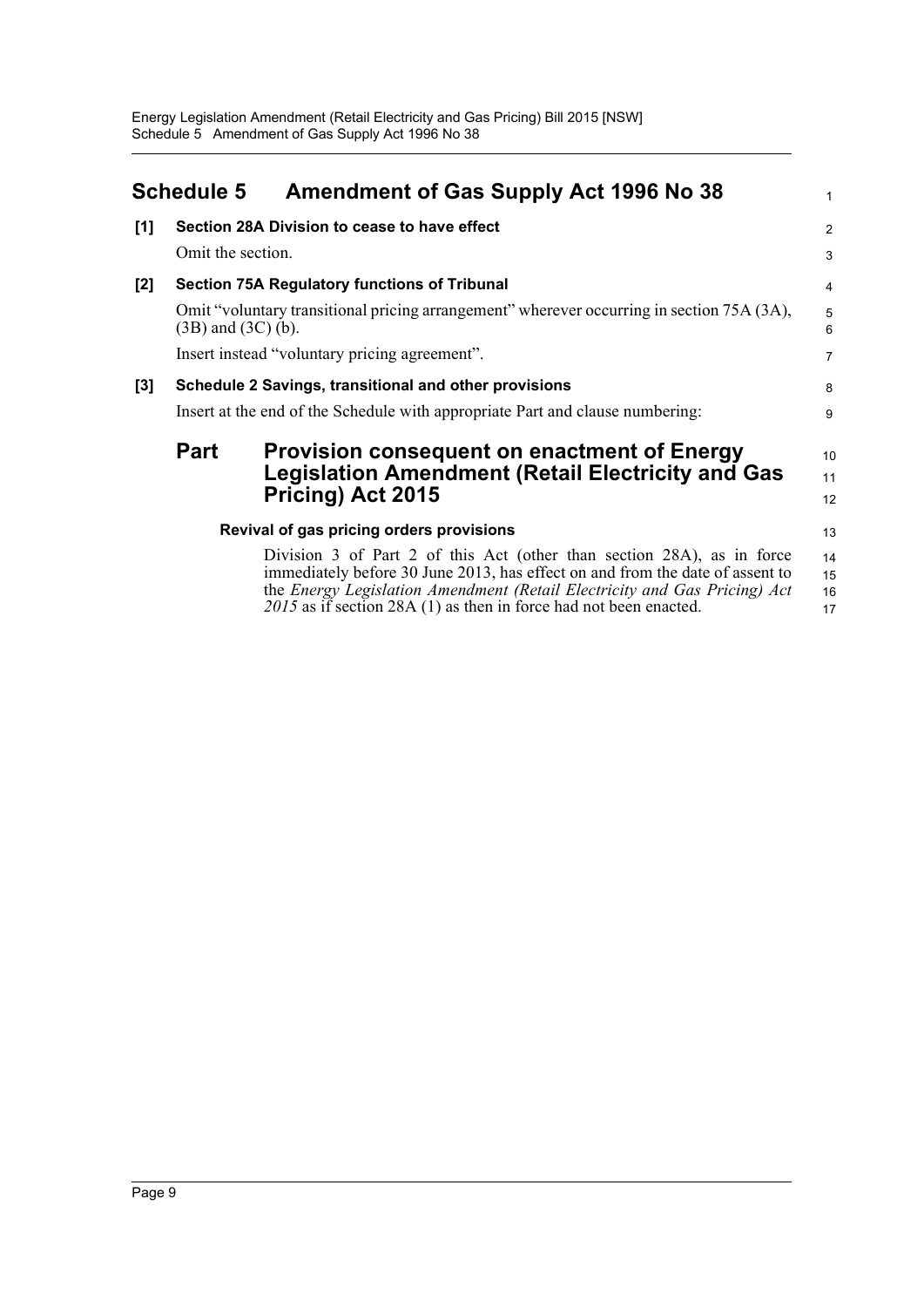<span id="page-13-0"></span>

| <b>Schedule 6</b> |                                                       | Amendments relating to retail gas price<br>deregulation                                                                                                                                                                                                                                                                                                                                                                                                                                 | $\mathbf{1}$<br>2                      |  |  |
|-------------------|-------------------------------------------------------|-----------------------------------------------------------------------------------------------------------------------------------------------------------------------------------------------------------------------------------------------------------------------------------------------------------------------------------------------------------------------------------------------------------------------------------------------------------------------------------------|----------------------------------------|--|--|
| 6.1               |                                                       | Gas Supply Act 1996 No 38                                                                                                                                                                                                                                                                                                                                                                                                                                                               | 3                                      |  |  |
| [1]               |                                                       | Section 11A Authorisation conditions relating to energy ombudsman scheme                                                                                                                                                                                                                                                                                                                                                                                                                | 4                                      |  |  |
|                   |                                                       | Omit "or a regulated offer customer" from section 11A (1) (b).                                                                                                                                                                                                                                                                                                                                                                                                                          | 5                                      |  |  |
| [2]               | Omit the Division.                                    | Part 2, Division 3 Gas pricing orders                                                                                                                                                                                                                                                                                                                                                                                                                                                   | 6<br>7                                 |  |  |
| [3]               |                                                       | Section 75A Regulatory functions of Tribunal                                                                                                                                                                                                                                                                                                                                                                                                                                            |                                        |  |  |
|                   |                                                       | Omit section 75A (3A)–(3C). Insert instead:                                                                                                                                                                                                                                                                                                                                                                                                                                             | 8<br>9                                 |  |  |
|                   | (3C)                                                  | As soon as practicable after 30 June (but on or before 31 October) in each year,<br>the Tribunal must prepare and forward to the Minister a report on the extent to<br>which holders of authorisations or licences have complied, or failed to comply,<br>with the conditions imposed on the authorisations or licences held by them<br>during the 12 months ending on 30 June in that year.                                                                                            | 10<br>11<br>12<br>13<br>14             |  |  |
| [4]               |                                                       | <b>Section 83 Regulations</b>                                                                                                                                                                                                                                                                                                                                                                                                                                                           | 15                                     |  |  |
|                   |                                                       | Omit "(other than fees, charges and payments of the kind for which orders may be made<br>under section 27)" from section 83 $(2)$ (1).                                                                                                                                                                                                                                                                                                                                                  | 16<br>17                               |  |  |
| [5]               | Schedule 2 Savings, transitional and other provisions |                                                                                                                                                                                                                                                                                                                                                                                                                                                                                         |                                        |  |  |
|                   |                                                       | Insert at the end of the Schedule with appropriate Part and clause numbering:                                                                                                                                                                                                                                                                                                                                                                                                           | 19                                     |  |  |
|                   | <b>Part</b>                                           | Further provisions consequent on enactment of<br><b>Energy Legislation Amendment (Retail Electricity</b><br>and Gas Pricing) Act 2015                                                                                                                                                                                                                                                                                                                                                   | 20<br>21<br>22                         |  |  |
|                   |                                                       | <b>Definition</b>                                                                                                                                                                                                                                                                                                                                                                                                                                                                       | 23                                     |  |  |
|                   |                                                       | In this Part:                                                                                                                                                                                                                                                                                                                                                                                                                                                                           | 24                                     |  |  |
|                   |                                                       | amending Act means the Energy Legislation Amendment (Retail Electricity<br>and Gas Pricing) Act 2015.                                                                                                                                                                                                                                                                                                                                                                                   | 25<br>26                               |  |  |
|                   |                                                       | <b>Licence auditing</b>                                                                                                                                                                                                                                                                                                                                                                                                                                                                 | 27                                     |  |  |
|                   |                                                       | The Tribunal is to continue to carry out its functions under section 75A (3A),<br>as in force before the repeal of that subsection by the amending Act, in respect<br>of any period before that repeal and this Act applies to those functions as if the<br>amending Act had not commenced.                                                                                                                                                                                             | 28<br>29<br>30<br>31                   |  |  |
|                   |                                                       | <b>Review of decisions</b>                                                                                                                                                                                                                                                                                                                                                                                                                                                              | 32                                     |  |  |
|                   | (1)                                                   | A person who was a regulated offer customer for the supply of gas<br>immediately before the repeal of Division 3 of Part 2 of this Act by the<br>amending Act may make an application under section 96A of the <i>Electricity</i><br>Supply Act 1995 in respect of any decision made before that repeal for which<br>an application could have been made under an energy ombudsman scheme<br>before that repeal. Section 96A of that Act continues to apply to any such<br>application. | 33<br>34<br>35<br>36<br>37<br>38<br>39 |  |  |